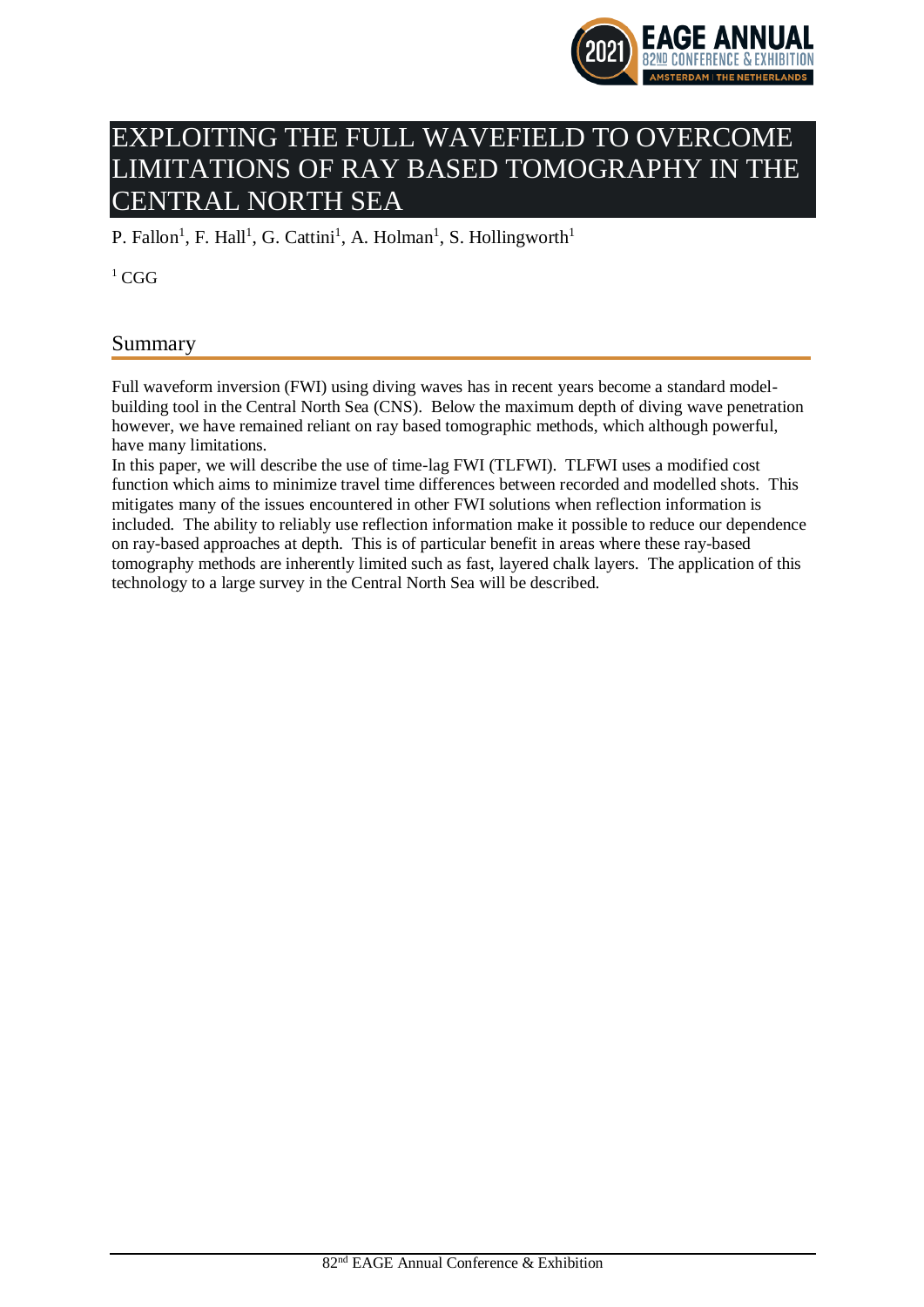

# **Introduction**

The Central North Sea is a mature basin with a long history of oil and gas exploration and a relatively well-understood geology. Imaging challenges remain despite huge progress in the evolution of processing and imaging technology and increasing availability of broadband long offset datasets. Improvements to the deep imaging and structural understanding are constantly required, for both prospect discovery and field development.

Targets for exploration are typically to be found at chalk level, around flanks of salt diapirs or in the tilted fault blocks of the Jurassic / Triassic sequences. Quaternary channel features, injectites, absorption bodies and mid Miocene contourites all cause distortion to the wavefield, which if unresolved manifest in structural distortion compromising interpretation of these deeper targets. The upper Cretaceous chalk interval comprises complicated thin layers with large vertical velocity contrasts.

Traditional approaches to velocity model building have relied heavily on ray-based tomography, but in recent years model building has evolved from ray to wave based methods. Initially full waveform inversion (FWI) was applied to update the overburden but was unable to update the chalk due to lack of diving-wave penetration at typical chalk depths, so tomography was still required. Now, further developments in FWI technology, specifically time-lag FWI (TLFWI), which is able to reliably use reflection data, make it possible to update the entire section using wave-based methods without having to resort to ray-based approaches at depth.

We describe this evolution of technology and illustrate the uplift it brings when applied to a 35000sqkm imaging project covering much of the Central North Sea.

#### **From Rays to Waves**

Tomography is a powerful tool, but it also has many limitations. It is reliant on the data preprocessing, it is limited in the resolution that can be achieved and convergence to a sensible solution requires many constraints, which must be imposed by the processor. In the fast, complicated chalk sequences, the large velocity contrasts may render ray tracing unstable and result in restricted angle ranges of reflections, which limited the usefulness of residual moveout based methods. Multilayer tomography (Guillaume el al., 2012) allows quite detailed layered models to be built and updated, but limitations of ray based assumptions and the limited RMO information means that tomographic updates in chalk are, by necessity, highly constrained and lacking in detail.

The diapiric salt bodies characteristic of the Central North Sea are also extremely challenging to image correctly using established workflows. The structural complexity and high velocity contrast with surrounding sediments result in extremely complex ray paths featuring turning rays and prismatic arrivals (Figure 1a), so ray based methods considering only a one way approximation of the wave equation are unsuitable for model building around these structures.

In recent years, wave-based methods have significantly replaced ray-based methods in the North Sea. Diving-wave Full Waveform Inversion (FWI) has become a standard model building tool and is very successful at updating the complex shallow overburden. In the central North Sea, the depth of penetration of diving waves is limited by the regional vertical velocity profile and the maximum offset range of a typical towed streamer survey (6000-8000m) to approximately 800-1000m (Figure 1b demonstrates the sensitivity kernel of the FWI using diving waves only).

Below the penetration depth of the diving waves, it is necessary to also include reflections. However, reflection FWI can be very challenging in areas of large impedance contrasts, where small inaccuracies in the positioning of interfaces will lead to a large amplitude and traveltime mismatch between modelled and recorded seismic. Time-lag FWI (TLFWI) (Zhang et al., 2018) uses a cost function which aims to minimize travel time differences between recorded and modelled shots, optimized for different frequency bands. A cross-correlation coefficient based weighting is used to promote more reliable travel time measurements in the inversion. The inversion is largely driven by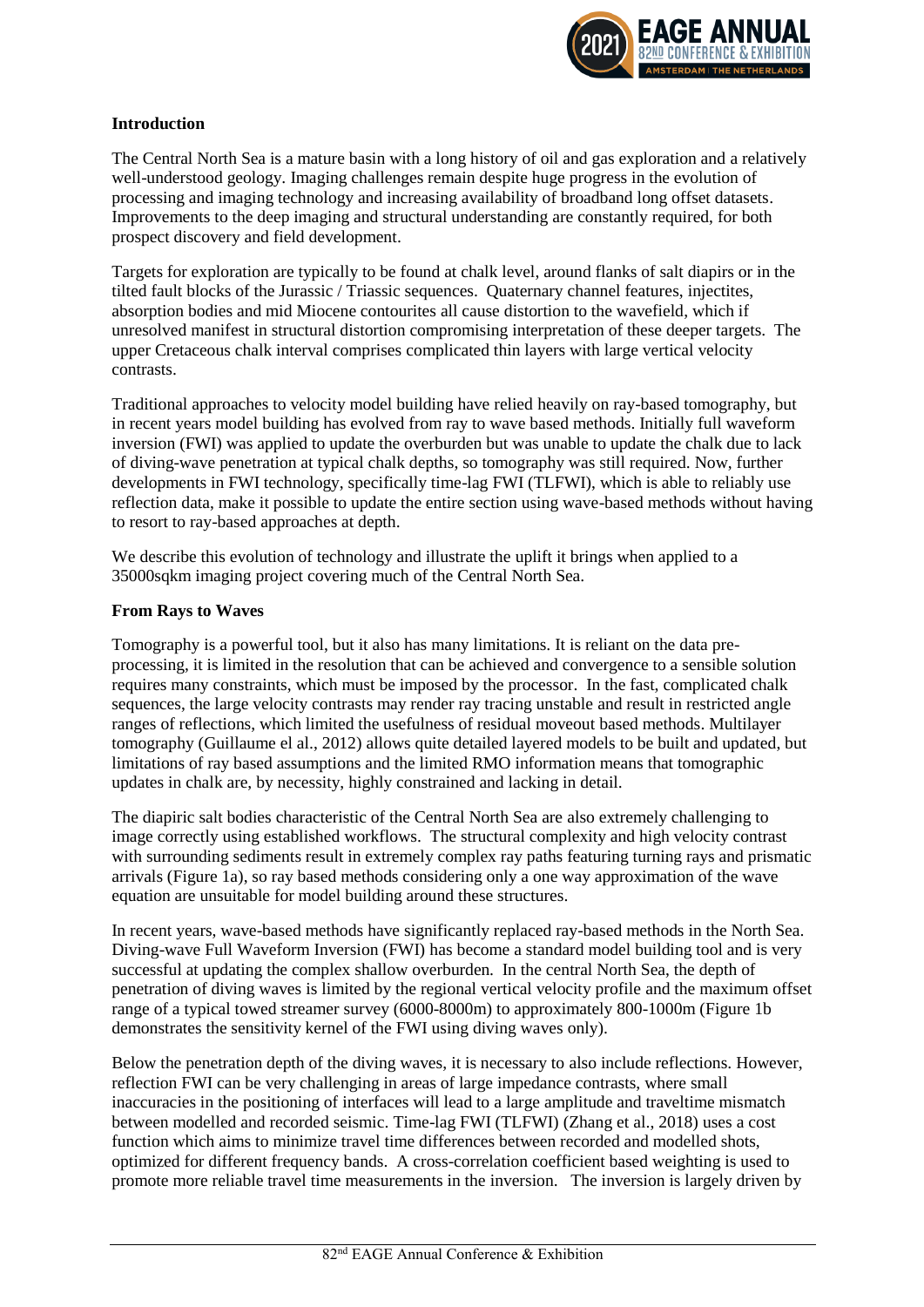

the kinematics of the wavefield, mitigating the impact of amplitude mismatch and enhancing the reliability of the method at low frequencies. This inversion scheme is thus well suited to the geological challenges in the central North Sea.



*Figure 1: a) An illustration of ray path complexity in the presence of salt diapirs and layered chalk. b) The illustration of the sensitivity kernel of FWI using diving waves (6000m offset/ 4Hz).*

# **Data Example**

The example dataset comprises a large number of surveys from multiple phases of acquisition over a period of almost 20 years. Some 26 conventional streamer datasets form the bulk of the coverage. These were acquired with consistent offset and azimuth but with differences in source array configuration and recording filters, hence variation in the wavelet from survey to survey. The conventional flat tow data was supplemented by broadband data, recorded either with a variable depth streamer profile or multi sensor (MS) streamer data acquired with a deep tow. These broadband surveys were acquired orthogonally to the conventional data. Finally, several legacy datasets, with a variety of recording configurations and azimuths, have been used to infill gaps in coverage.

The history of this dataset is reflective of the evolution of technology in the industry. Initially processed using deconvolution based demultiple techniques and imaged with PSTM, the requirement for improved structural imaging naturally led to PSDM. Initially this was conducted as a series of small standalone projects due to the logistical challenges of building a depth model on the scale of the combined dataset. The advent of multi-layer tomography and the advantages it brought in terms of workflow flexibility made it feasible to update depth models on a large scale. A seamless model over the entire dataset was produced in 2015 using this technology (Hollingworth et al., 2015). Some of the issues relating to resolution of the near surface were relatively well handled in this model by the use of dip constrained tomography (Guillaume el al., 2013), this was however a partial solution, reliant on assumptions regarding the structure. Many of the imaging issues as described above remain.

The aim of the new model building project was to resolve these imaging challenges by using wavefield methods throughout the model update. At the same time the data was entirely reprocessed using the latest state of the art techniques in demultiple and ghost wavefield elimination.

#### **Results and Discussion**

The velocity model for the shallow overburden, was derived using diving-wave FWI. Given the many shallow gas-charged bodies in the region, it was necessary to solve for both velocity and attenuation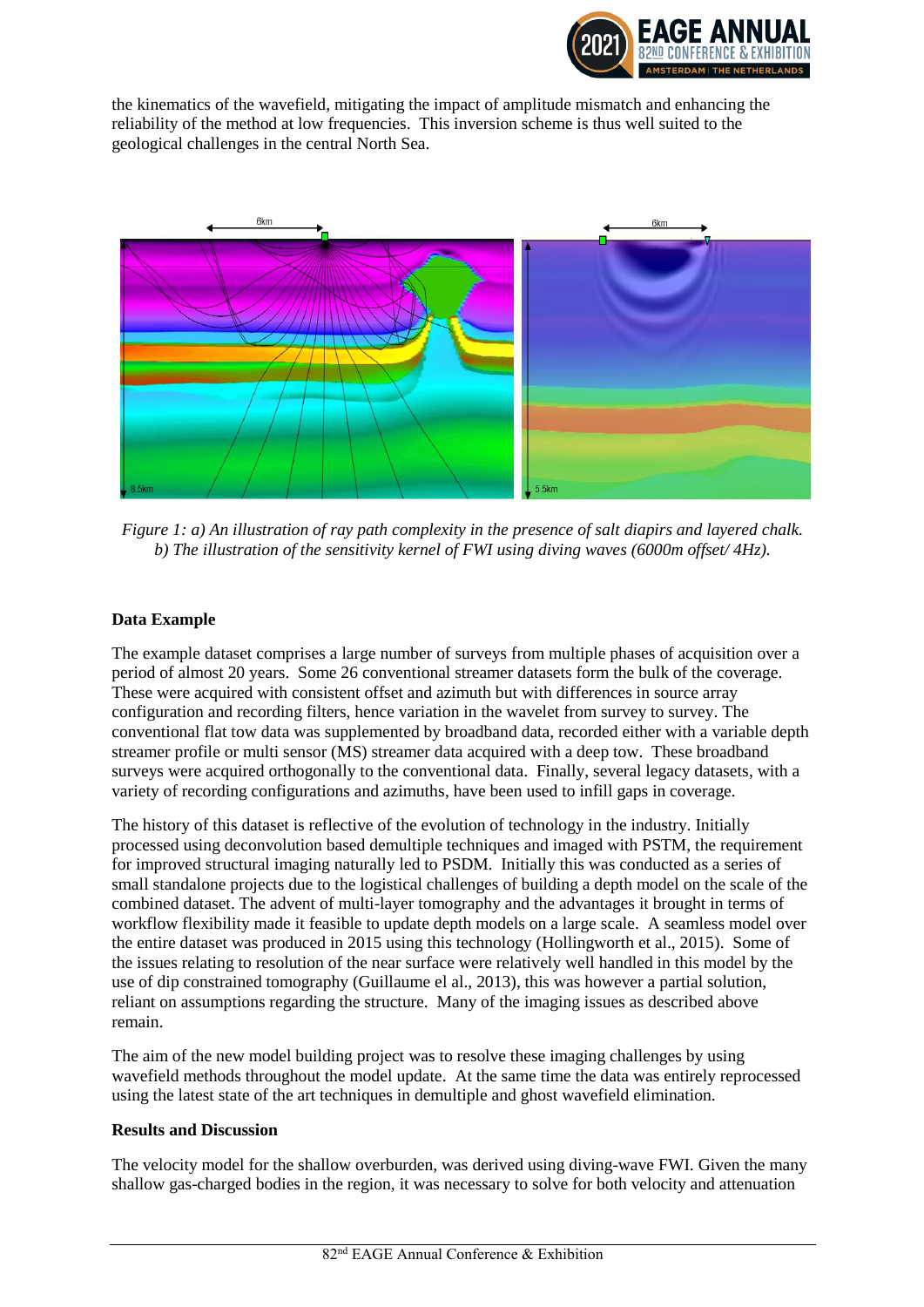

(Xiao et al., 2018). The results of the FWI are extremely sensitive to the wavelet that is used in the forward modelling, hence it was a considerable challenge to obtain an update that was consistent between the many acquisition phases. Recent surveys have near field hydrophone measurements, which may be used to directly estimate the source signature, but for the older surveys these were not available. For these surveys, the wavelet was inverted directly from the data itself, using the method as described by Pratt (1999). The results are shown in Figure 2. Figure 2a shows a shallow depth slice through 5Hz FWI velocity, Figure 2b shows the same with the survey boundaries highlighted. It can be observed that none of the boundaries between acquisition phases are apparent in the models. Figure 2c shows the inverse Q model; the model shows the attenuation effect from both slow-fill channel features, and isolated gas charged bodies.



*Figure 2: a) Shallow depth slice through the 5Hz FWI velocity model. b) The same velocity model with survey boundary overlays, c) inverse Q model from FWI Vp-Q joint inversion*



*Figure 3: a) TLFWI model b) Tomography image c) TLFWI image. Top Chalk (blue) and BCU (red) horizons are annotated*